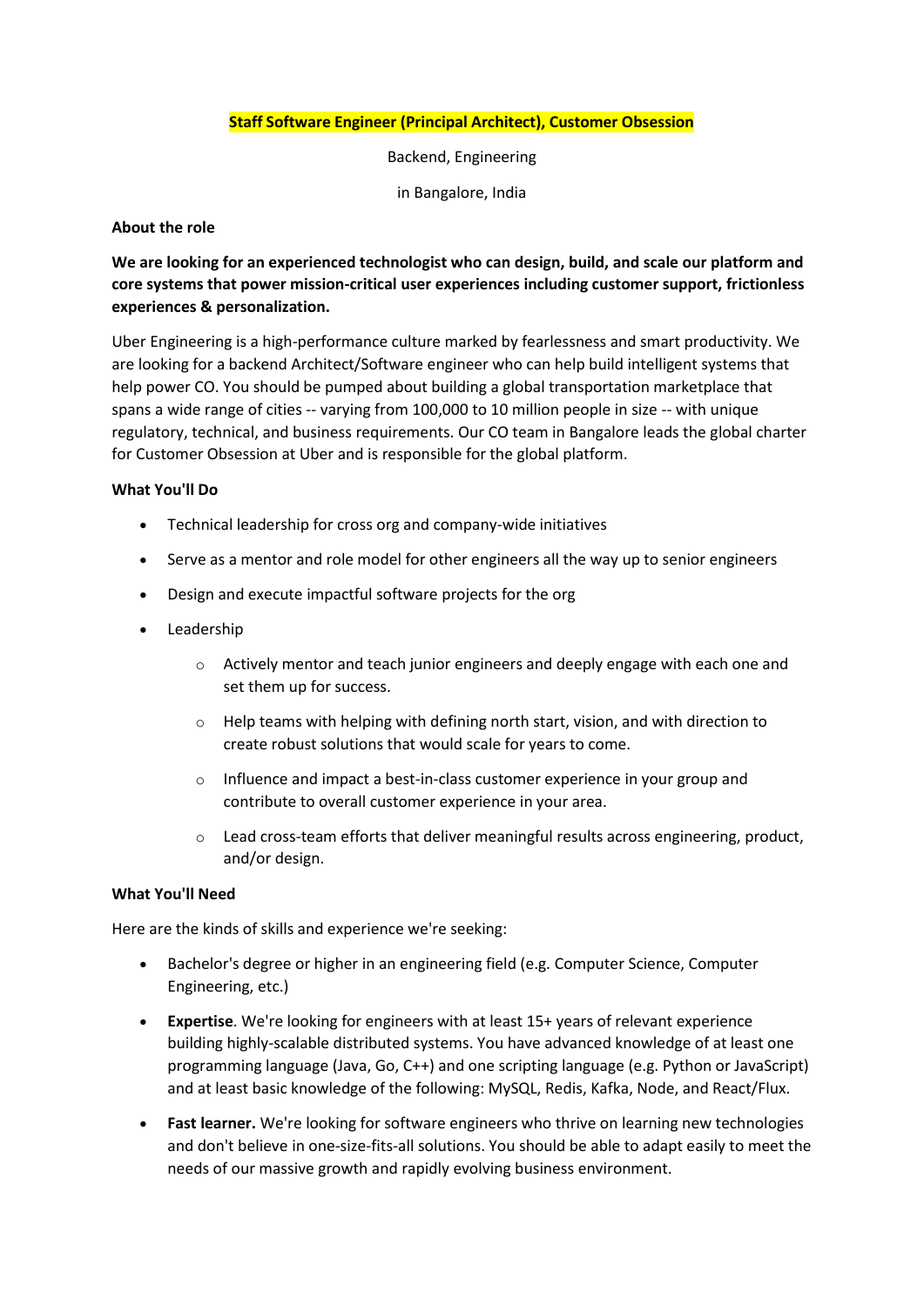- **Fearlessness**. You think a working proof-of-concept is the best way to make a point. You strive on proving that speed and quality are not conflicting; that you can achieve both at the same time.
- **Versatility**. In addition to having an intimate knowledge of the whole web stack, you understand how all the pieces fit together (front-end, database, network layer, etc.) and how they impact the performance of your application.
- **Strong architecture chops**. You know how to build highly scalable, robust, and fault-tolerant services that support our unique rate-of-growth requirements. You stay up-to-date with the latest architectural trends.
- **Passion**. You feel ownership over everything you ship; you'd never call code "released" until you're confident it's correct. You pride yourself on efficient monitoring, strong documentation, and proper test coverage.
- **A team player**. You believe that you can achieve more on a team -- that the whole is greater than the sum of its parts. You rely on others' candid feedback for continuous improvement.
- **Design and business acumen**. You understand requirements beyond the written word. Whether you're working on an API used by other developers, an internal tool consumed by our operation teams, or a feature used by millions of riders, your attention to detail leads to a delightful user experience.

## **About the Team**

The Customer Obsession (CO) team provides an end-to-end customer engagement platform for all Uber products: Ridesharing, UberEats, Uber for Business, UberHealth, UberFreight. We strive to provide world-class customer support to our end-users: riders, driver-partners, restaurants, eaters, freight carriers, truckers, Uber business partners, and hospitals, by building and integrating a bespoke suite of tools for our Customer Service representatives. While Uber strives to design defectfree products, the physical realities of the environment we operate in such as traffic patterns, delays in food preparation, and credit card fraud introduce unforeseen defects in our products. The Customer Obsession team builds, owns, and operates the software stack used by Uber's customers, employees, and partners that helps us effectively address these defects both proactively or in response to an issue raised by a customer ultimately resulting in customer delight!

In essence, we build the entire customer support infrastructure for the fastest growing companies in the world. From the moment you access the Support Center in the app, to when a customer service agent solves your problem, and everything in between; our team provides all engineering for a magical support experience. Do you know how you can access your rider rating now? That was us. The driver took a poor route and you want to get money back? Hey, we just launched that feature.

Creating engineering solutions for riders and drivers is a rewarding experience because we know we make every ride better by providing a world-class support experience. We look at every facet of the trip and proactively solve your problems before they happen, or we make sure your problem is solved as fast as possible. In addition to ensuring riders and drivers have a perfect Uber trip, we also have a huge impact on Uber's bottom line. Our product solutions contribute directly to profitability and revenue, helping Uber move toward sustainable growth. Our ambition is to establish customer care as a competitive advantage and market differentiator in our industry.

Our customers include: